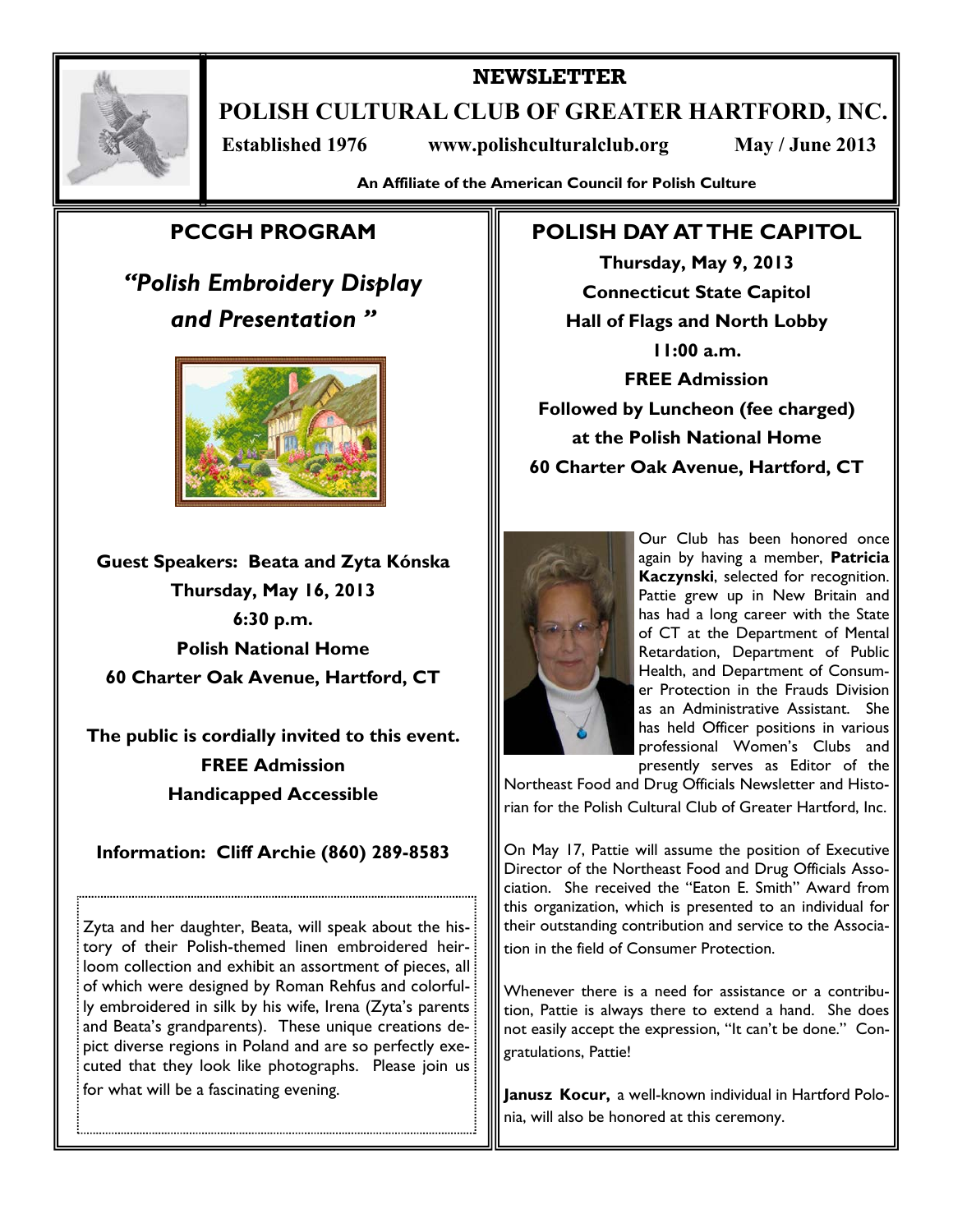

## **PRESIDENT'S MESSAGE**

Dear Friends:

We began this Co-Presidential year with two beautiful cultural events, and it is especially gratifying to note that our Club members responded with their attendance and cooperation. We thank those members who came forward in answer to our need of support, most especially Nancy Yiznitsky, who obtained the guest speaker for the March evening and who also handled the ticket sales for our April event along with Maria Bruks and Stacia Hodyl. The latter two ladies were most helpful in escorting guests to their tables for the very successful Rovatti Family luncheon program. We also cannot go without thanking those members of the Board of Directors for their help in preparing the newsletter, flyers, and publicity. This is teamwork and togetherness and is an omen of good things to come.

We are now preparing for the May 9 "Polish Day at the Capitol," where our own Patricia Kaczynski will receive special recognition along with Janusz Kocur. Please try to attend the ceremony and special-priced luncheon following to be held at the Polish National Home. This is our day to celebrate Polish culture and to display our Polish pride.

Information on the May 16 General Meeting with the presentation of embroidery can be found in the enclosed flyer. We next look forward to our annual Scholarship Presentation and Strawberry Shortcake Social on June 20. We hope to see everyone at both of these Club events. We wish you all a happy and healthy summer.

Clifford Archie and Anna-Mae Maglaty, Co-Presidents

#### **ACPC 50/50 FUNDRAISER RAFFLE**

• Many thanks to the members who have promptly returned their raffle tickets thus far. We have heard from approximately 25% of our membership; wouldn't it be nice to hear from at least 50%? The : deadline is Saturday, June 29, so there is still time to participate. Make your check payable to: Polish Cultural Club of Greater Hartford and send it to: Pat Archie, 219 Arnold Drive, East Hartford, CT:  $.06108.$ 

Remember that our Club receives 10% of all sales and we have had a winner almost every year. This is the only fundraiser the National ACPC holds to raise needed funds for their scholarships, Polish Heritage newsletter, and other relevant cultural projects. We, as well as  $\frac{1}{2}$ the Board of the ACPC, thank you for your continued support.

Pat Archie

## *Page 2* **NEWSLETTER**

# **CELEBRATE MAY 3 — "POLISH CONSTITUTION DAY"**

Did you know . . . that the Polish Constitution is the second-oldest Constitution in the world and the first Constitution in Europe? It was ratified on May 3, 1791, only four years after the American Constitution was adopted by the Constitutional Convention in Philadelphia in 1787.

Did you know . . . that the Polish Constitution so enraged Poland's super power neighbors that they partitioned the country in an attempt to prevent democracy from spreading beyond Poland's borders? Russia, Prussia, and Austria divided Poland into three sections and ruled the nation for 123 years.

Did you know . . . that Poland has two national holidays — May 3 Constitution Day and November 11 Independence Day? November 11 was the day in 1917 when Poland's independence was reinstated by the Regency Council after more than 100 years of occupation.

Głos Polek, Spring/Summer 2009

## **SCHOLARSHIP PRESENTATION AND STRAWBERRY SHORTCAKE SOCIAL**

**Thursday, June 20, 2013 6:30 p.m.** 



**Polish National Home — Dining Room** 

Please join us for this annual tribute to outstanding and deserving young Polish scholars.

| <b>NEWSLETTER STAFF</b> |                                     |                                                |  |
|-------------------------|-------------------------------------|------------------------------------------------|--|
| Editor:                 | <b>Frances Pudlo</b>                | $(f_{\text{p}}(a)$ (fpudlo $(a)$ pdipaint.com) |  |
| Assistant Editor:       | <b>Anna-Mae Maglaty</b>             |                                                |  |
| Staff:                  | Carol Bogon Phelan, Nancy Yiznitsky |                                                |  |
| Photographers:          | Frances Pudlo, Virginia Pudlo       |                                                |  |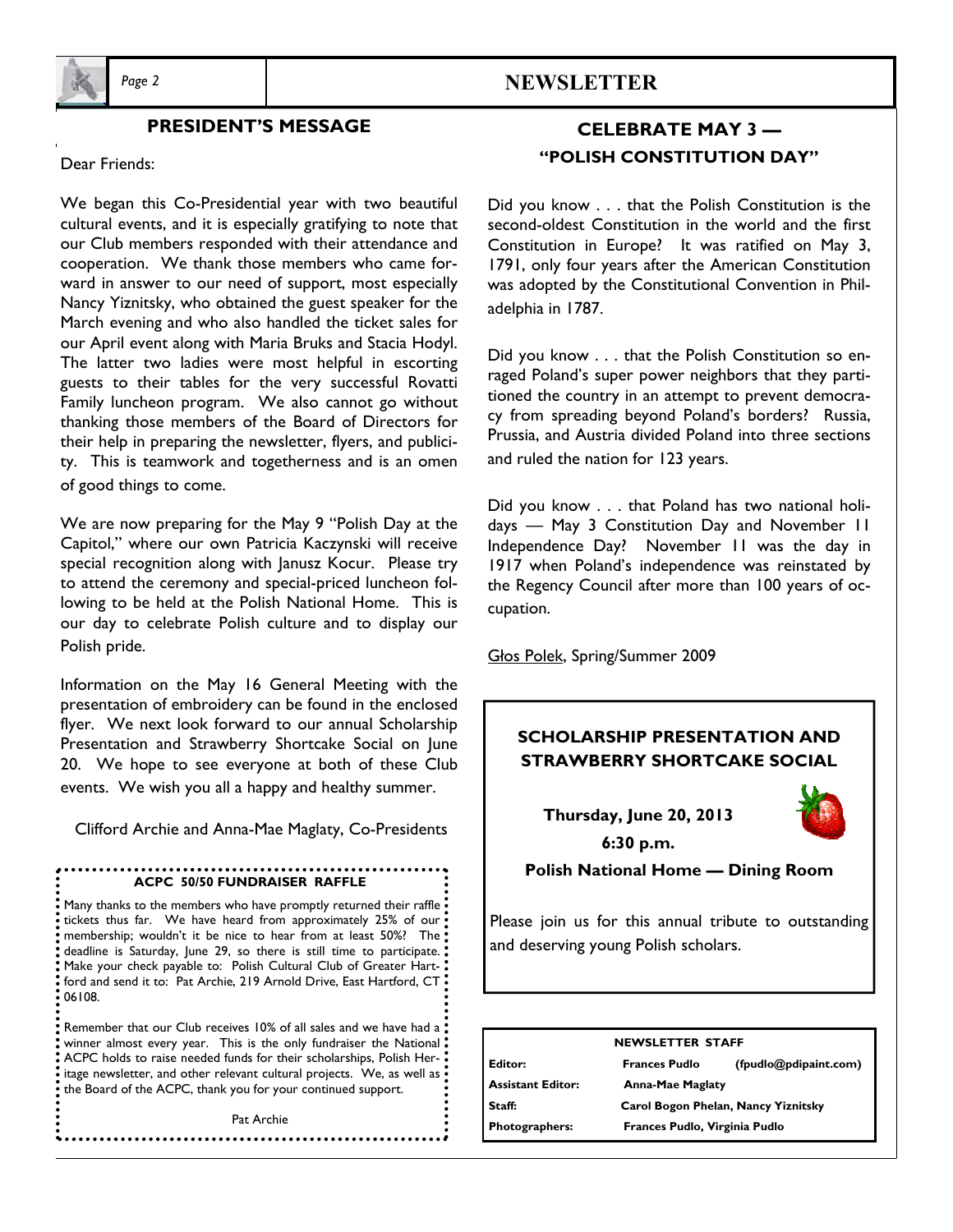#### **DID YOU KNOW . . . . DID YOU KNOW . . . . That the Polka is NOT a national dance of Poland?**

While Americans tend to associate the Polka with Polish culture, it is not a dance that is performed in Poland. Much of the misinterpretation may be due to the fact that the word *polka* in the Polish language means a female Pole. The Polka dance is actually of Czechoslovakian origin. Native Polish dance and music had its origins before Christianity became the official religion of Poland in 966. Court life in Kraków and the influence of the Renaissance brought secular music to prominence, but it was the interaction with neighboring countries, specifically the Czechs, Russians, Germans, Swedes, Bohemians, Ukrainians and Turks which helped to produce a rich variety of uniquely Polish dances. Poland has **five** national dances: the **Polonaise, Kujawiak, Mazur, Oberek, and Krakowiak.** 

The Polonaise, or Polonez, a dance of the 18<sup>th</sup> century royalty and nobility, has it roots in the 17<sup>th</sup> century walking dance called the *Chodzone*. This processional dance of striding steps traditionally opened up balls and weddings in country villages throughout Poland. Danced to a slow  $\frac{3}{4}$  tempo, the partners do not face each other but rather walk to the music around the ballroom . . . forward, back, side, often bowing, but always maintaining a formal stately posture. While the *Polonez* may be danced wearing a folk costume from any of Poland's ethnographic regions, it is usually performed with the dancers dressed in *Kontusze*, the costume of the Polish nobility of the 17<sup>th</sup> century.

The Kujawiak originated in the Kujawy region of north-central Poland in the 19<sup>th</sup> century and was quickly embraced by the gentry because of its dignified simplicity. With a 1/4 tempo that alternates between very slow and fast, the Kujawiak went through many incarnations as it passed back and forth between the peasants and nobility, with each group adding to the style of the dance. It is a beautiful, romantic dance that features spinning turns and elaborate gestures, and is usually danced in a circle.

The Mazur, originated in the Mazowsze region of central Poland in the 16<sup>th</sup> century and by the 17<sup>th</sup> century was danced in villages throughout Poland. With its quick 3/4 tempo accented on the 2<sup>nd</sup> or 3<sup>rd</sup> beat, and intricate steps—heel clicking, slides, and running steps—it soon found its way to the Polish Court. As a result, the Mazur will be danced in different ways to different types of music – from the delicate Mazur of the peasants (in regional folk costumes) to the military style Mazur of the Uhlans (soldiers in uniform, ladies in ball gowns). Its rhythm was used by Chopin to create some of his most memorable masterpieces. The Mazur was embellished into an intricate, swift moving elegant dance cherished by the social elite. Most of Poland's patriotic songs have a Mazur tempo, including the National Anthem (known as *Mazurek Dąbrowskiego*).

The Oberek came from the Mazowsze region of central Poland in the 17<sup>th</sup> century and was played by small village bands with an accordion or bass, and a drum, but dominated by the violin. Its name comes from the Polish verb *obracać się*, which means to spin. It is the fastest of the Polish folk dances. With its quick tempo, 3/4 timing, the Oberek is a group dance that involves stamping feet, shouts, and fast whirling. Occasionally couples will break from the group to perform lifts, kicks, or cartwheels in the air. Folk costumes from many regions of Poland are associated with the Oberek, although the *Łowicki* costume is favored by many dance troupes.

The Krakowiak originated in the southern Polish city of Kraków, Poland's capital in the 16<sup>th</sup> century. Known as the "Polish dance," the Krakowiak has a syncopated 2/4 rhythm and is danced in groups, often forming intricate formations, like stars. Exuberant and energetic, it involves stamping, kicks, cries, and leaps, and usually is accompanied by song. While the Krakowiak was a popular ballroom dance in Austria and France in the mid-19<sup>th</sup> century, it is not danced socially today. American Polka bands, however, often take Krakowiaks and turn them into Polkas. The costume of Kraków is the one that is most identified with Poland, and the Krakowiak is considered to be Poland's true national dance.

### **MEMBERSHIP NEWS**

### **CONGRATULATIONS CIAC WINNER**

The Connecticut Scholar-Athlete Award (CIAC) for 2013 has been awarded to East Hartford High senior, Matthew Whitesell, grandson of Pat and Cliff Archie. This annual program recognizes one male and one female senior from each member high school whose academic and athletic careers have been exemplary, whose personal standards and achievements are a model to others, and who possesses high levels of integrity, self-discipline, and courage. Well done Matthew!

## **GET WELL WISHES ARE EXTENDED TO:**



**Irene Dyląg Irene Kryzak Anna-Mae Maglaty** 

### **MEMBERSHIP CARD***S*

Membership cards are being sent as part of this newsletter mailing. If you paid dues and do not receive a card, please contact Anna-Mae Maglaty at (860) 521-7621.

### **MILESTONES**

Member, **Mary Wilkos Bogon** of Wethersfield**,** will celebrate her 90th birthday on May 12. With a flower in her hair and a warm smile, Mary has always been a welcome and reliable volunteer at many PCCGH events. May the coming year be filled with many blessings and continued good health. STO LAT!